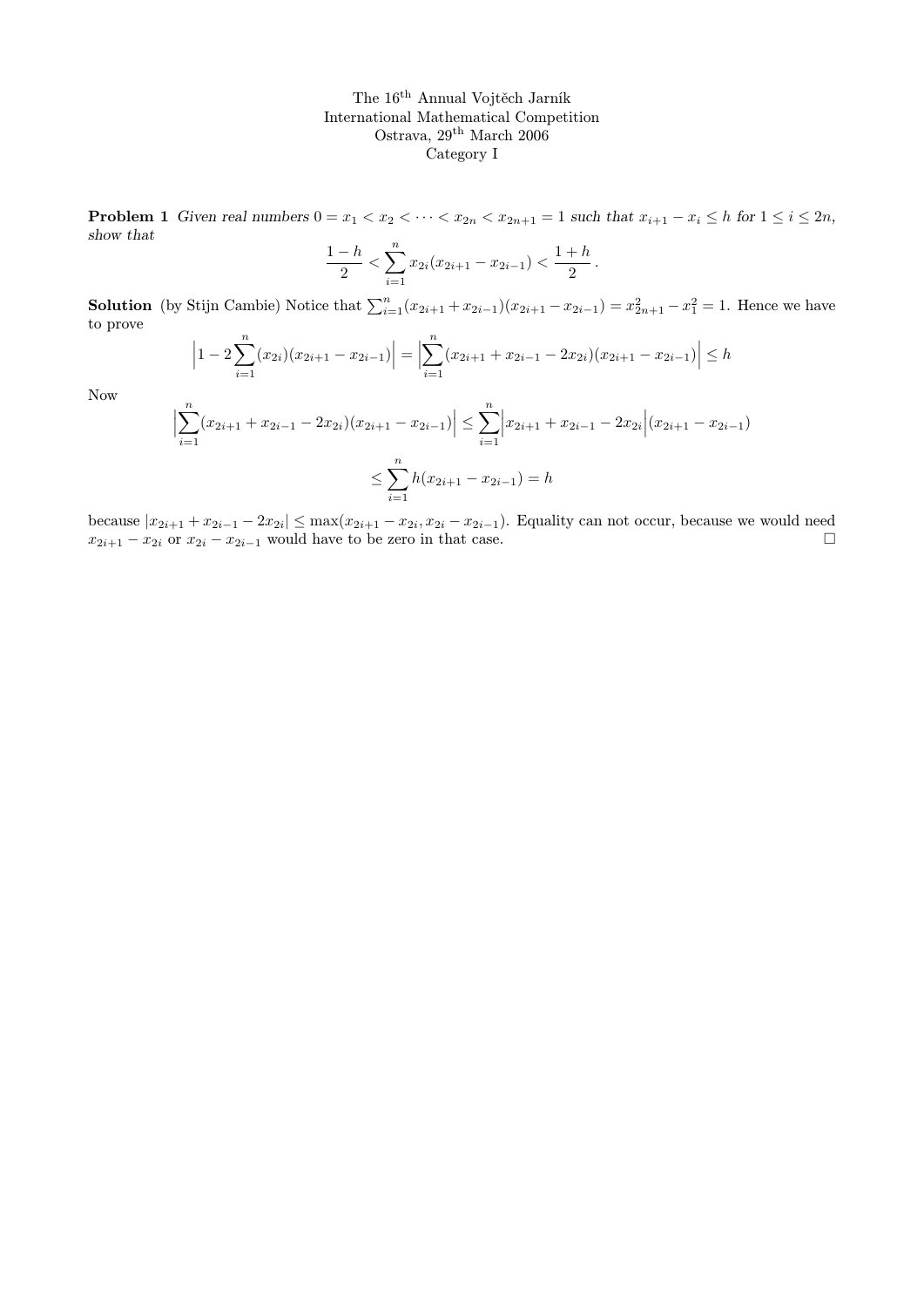**Problem 2** Suppose that  $(a_n)$  is a sequence of real numbers such that the series

$$
\sum_{n=1}^{\infty} \frac{a_n}{n}
$$

is convergent. Show that the sequence

$$
b_n = \frac{\sum_{j=1}^n a_j}{n}
$$

is convergent and find its limit.

**Solution** (by Stijn Cambie) Write  $A_n = \sum_{i=1}^n \frac{a_i}{i}$ . Suppose this converges to A. We have  $b_n = A_n - \frac{\sum_{i=1}^{n-1} A_i}{n}$ . This converges to zero as  $n \to \infty$ . Indeed, for each  $\epsilon > 0$  take some  $I_0$  such that  $|A_i - A| \leq \frac{\epsilon}{3}$  for  $i \geq I_0$  and take  $n_0 > I_0$  such that

$$
(n_0 - I_0 + 1)\frac{\epsilon}{3} + \sum_{i=1}^{I_0 - 1} |A - A_i| < n_0 \frac{\epsilon}{2}
$$

and  $\left|\frac{A}{n_0}\right| < \frac{\epsilon}{6}$ .

Then for  $n > n_0$  we have

$$
|b_n| = \left| A_n - \frac{\sum_{i=1}^{n-1} A_i}{n} \right| \le |A_n - A| + \left| \frac{A}{n} \right| + \frac{\sum_{i=1}^{n-1} |A - A_i|}{n} < \frac{\epsilon}{3} + \frac{\epsilon}{2} + \frac{\epsilon}{6}
$$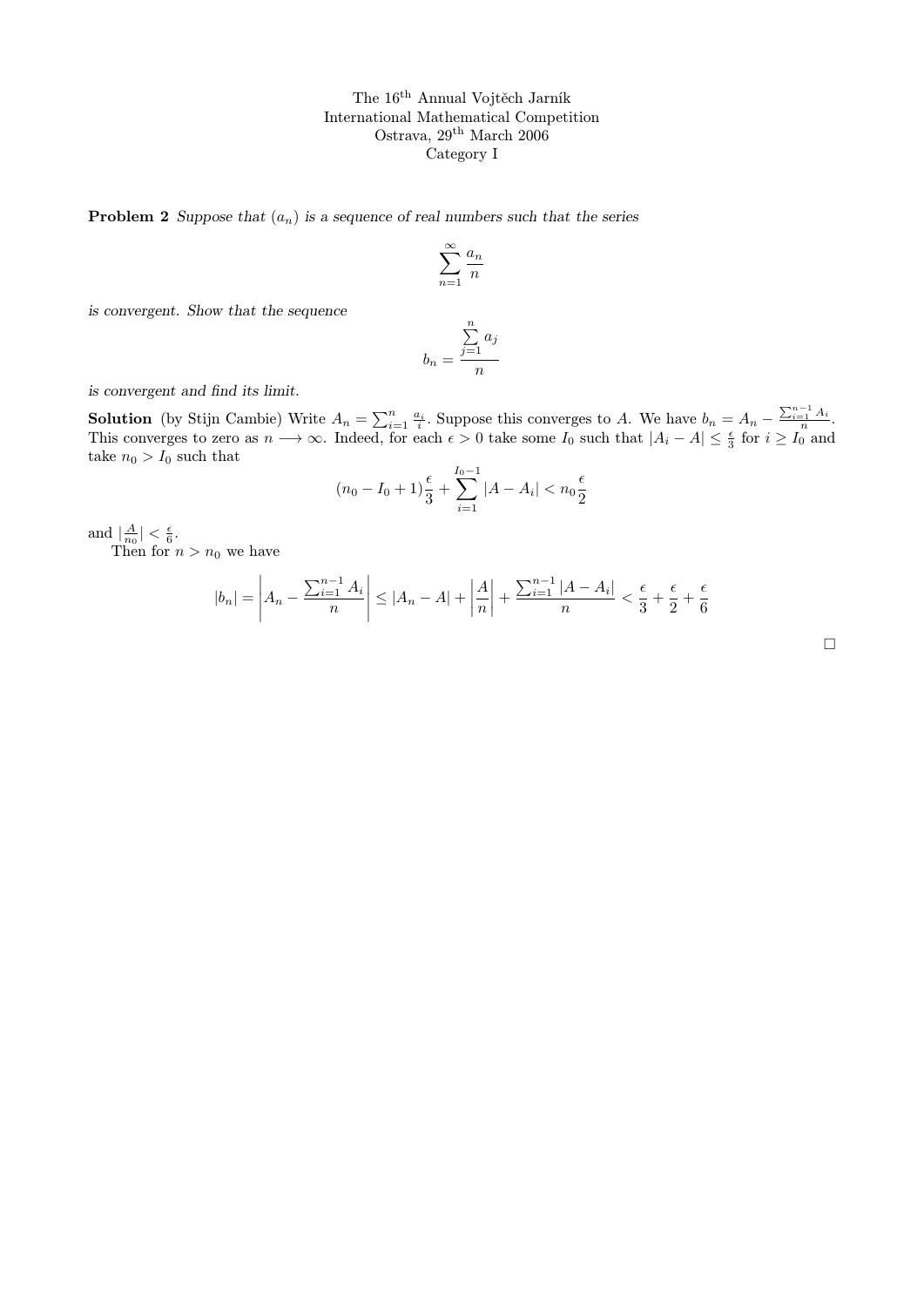**Problem 3** Two players play the following game: Let n be a fixed integer greater than 1. Starting from number  $k = 2$ , each player has two possible moves: either replace the number k by  $k + 1$  or by 2k. The player who is forced to write a number greater than n loses the game. Which player has a winning strategy for which  $n$ ?

## Solution (by Stijn Cambie)

Write  $n$  in base 4. We will prove that the second player  $B$  can only win when the representation contains only 0 and 2s. The first player A wins in the other cases.

#### Claim 1 Person A wins for n odd.

**Proof** He just has to do  $k \to k+1$  in each step, in each move he makes an even number odd. Next B can make the number only even. As n is odd, A won't ever make an even number smaller than n bigger than n by adding one. Hence  $B$  has to do this and will lose.

B wins for  $n = 2$ , trivial. When A chooses  $2 \rightarrow 4$  in his first step, he wins for  $n = 4, 6$ . Person B can win for 8 by multiply the number of A by 2 in his first step and then both have to add one each step and B reaches 8. Hence the base cases are correct.

**Claim 2** When person X wins for n, he can also win for  $4n$  and  $4n + 2$ .

**Proof** At some step, the other person will get a number k bigger than n, next X makes  $2k > 2n + 1$  and by alternating adding one, we see X will reach every number.

Hence if A wins for some n, he wins also for  $4n$ ,  $4n + 1$ ,  $4n + 2$ ,  $4n + 3$  by both claims. So player B can only win for  $4n, 4n + 2$  where n is a number that has the predicted representation (and so do  $4n, 4n + 2$ ).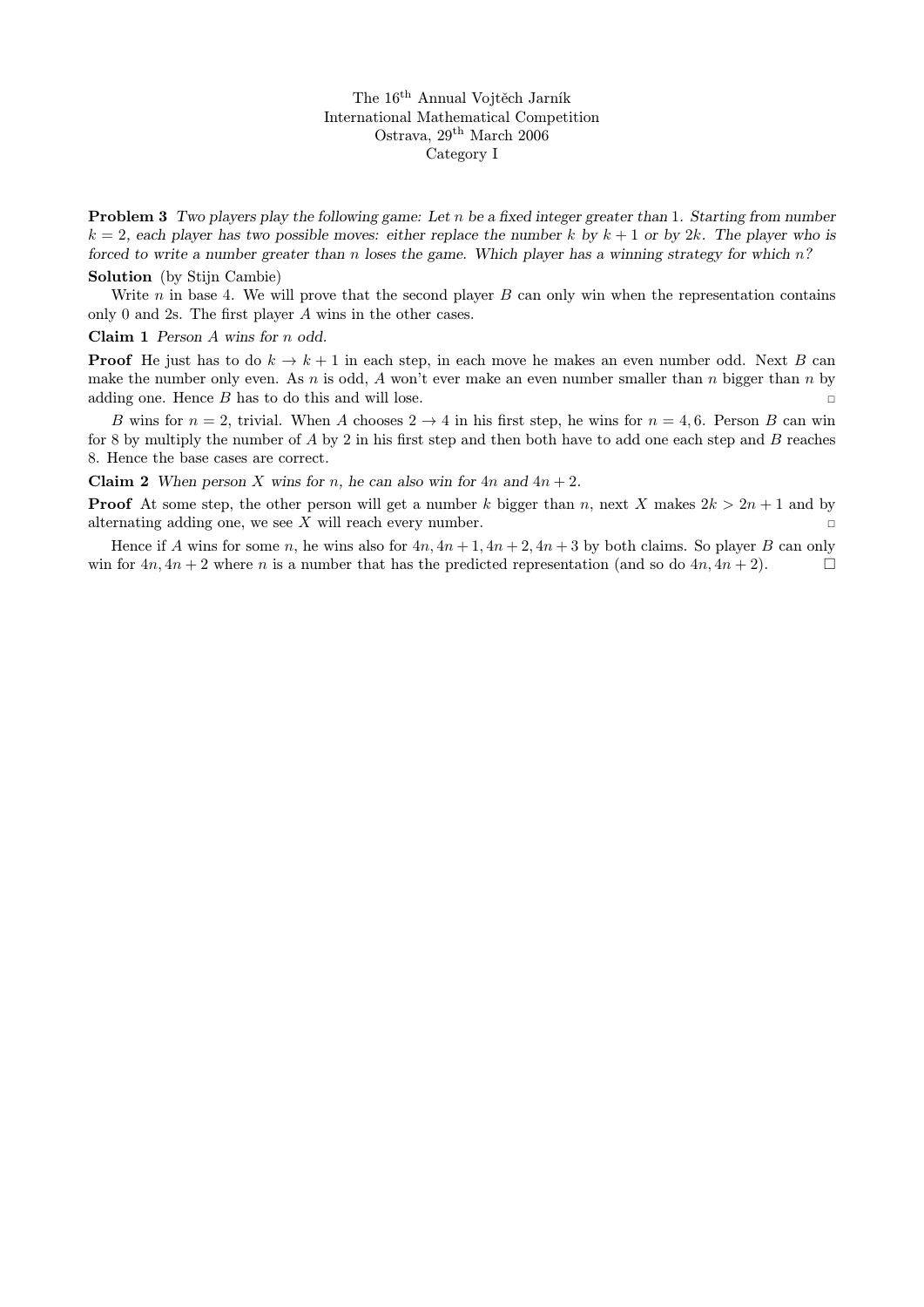**Problem 4** Let  $A = [a_{ij}]_{n \times n}$  be a matrix with nonnegative entries such that

$$
\sum_{i=1}^{n} \sum_{j=1}^{n} a_{ij} = n \, .
$$

- 1. Prove that  $|\det A| < 1$ .
- 2. If  $|\det A| = 1$  and  $\lambda \in \mathbb{C}$  is an arbitrary eigenvalue of A, show that  $|\lambda| = 1$ .

(We call  $\lambda \in \mathbb{C}$  an eigenvalue of A if there exists a non-zero vector  $x \in \mathbb{C}^n$  such that  $Ax = \lambda x$ .) Solution (by Stijn Cambie)

1. We prove that the statement is true and equality occur only for a permutation matrix. We can prove this by induction.

For  $n = 1$  this is trivial (we have det  $A = 1$ ). For  $n = 2$  we have for  $A = \begin{Bmatrix} a & b \\ c & d \end{Bmatrix}$  that  $|\det(A)| = |ad - bc| \leq (\frac{a+d}{2})^2 + (\frac{b+c}{2})^2 \leq (\frac{a+d+b+c}{2})^2 = 1$ . Equality occurs only when  $a = d = 1$  or  $b = c = 1$ . So the induction hypothesis is proven for  $n \leq 2$ . Induction step:

Assume the sum of the entries in the  $(n + 1)$ -th row of A is x. The sum of all other entries is  $n + 1 - x$ . By homogenizing and using the induction hypothesis, we have that for each minor the determinant of it has absolute value  $\leq (\frac{|n+1-x|}{n})$  $\frac{1-x}{n}\big)^n$ .

Now  $|\det A| \leq \sum |a_{(n+1)j}|| \det M_{(n+1)j}|| \leq \frac{nx}{n} (\frac{|n+1-x|}{n})$  $\frac{(n+1-x)}{n}$ <sup>n</sup>  $\leq \left(\frac{nx+n(n+1-x)}{n(n+1)}\right)^{n+1} = 1$  by AM – GM. Equality could only occur when  $x = 1$  and each  $|\det M_{(n+1)j}| = 1$  when  $|a_{(n+1)j}| > 0$  so each minor has to be a permutation matrix, which is possible only once. Hence A is also a permutation matrix.

2. If  $\lambda$  is an eigenvalue and an eigenvector is  $(x_1x_2 \cdots x_n)^T$ , then  $\lambda x_i = x_j$  for some i, j, such that  $x_i \neq 0$ . Repeating this, we get cycles such that  $x_i = \lambda^m x_i$  for some m and hence  $\lambda^m = 1$ , hence  $|\lambda| = 1$ .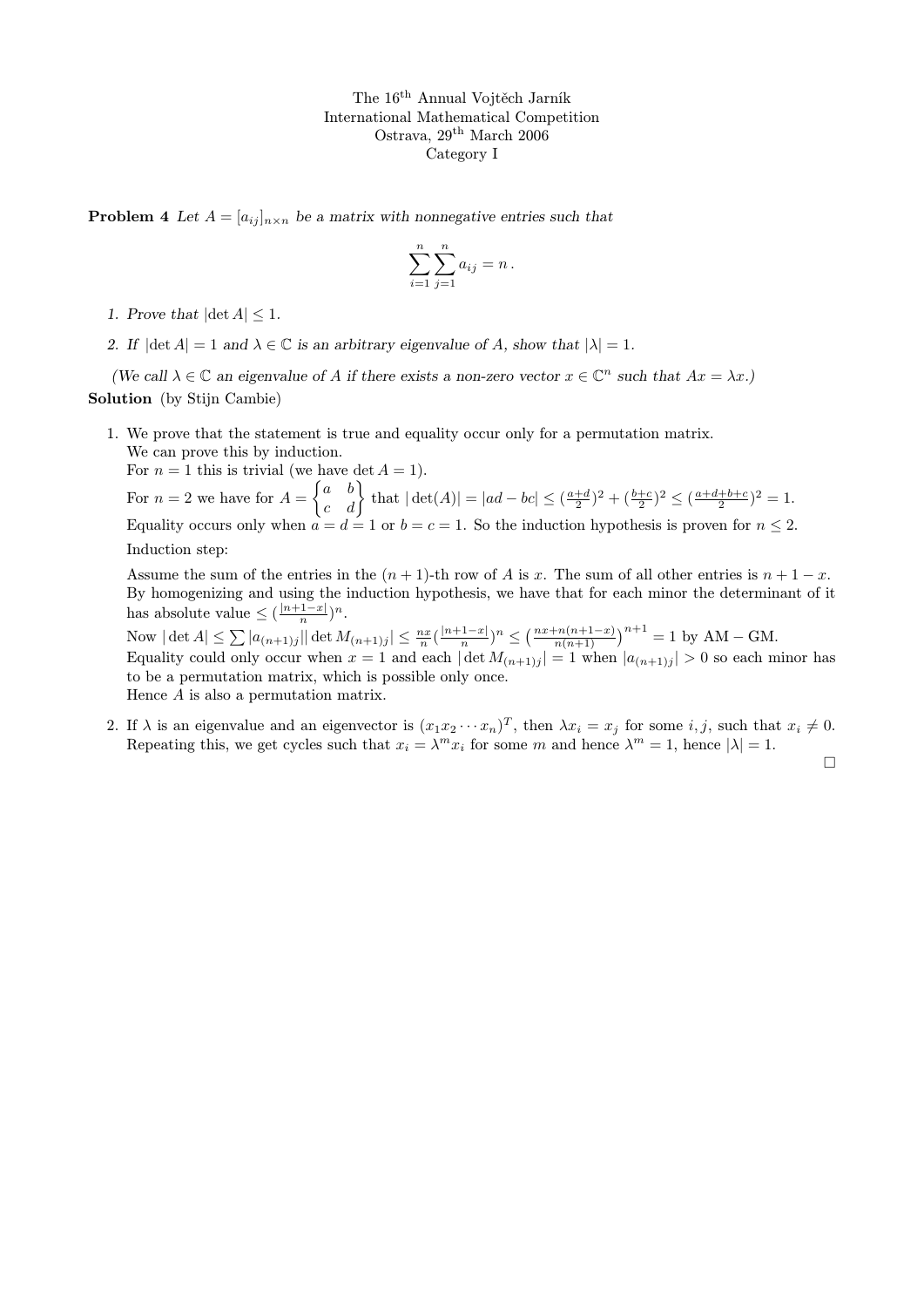### Problem 1

- 1. Let u and v be two nilpotent elements in a commutative ring (with or without unity). Prove that  $u + v$ is also nilpotent. (An element u is called nilpotent if there exists a positive integer n for which  $u^n = 0$ .)
- 2. Show an example of a (non-commutative) ring R and nilpotent elements  $u, v \in R$  such that  $u + v$  is not nilpotent.

Solution (by Stijn Cambie)

1. As u, v are nilpotent, there exist n, m such that  $u^n = 0 = v^m$ . This means  $u^t = 0$  for all  $t \ge n$  and  $v^s = 0$ for all  $s \ge m$ . Next  $u + v$  is nilpotent as  $(u + v)^{n+m} = \sum_{n=0}^{\infty} {n+m \choose i} u^i v^{n+m-i} = 0$ , because each term  $u^iv^{n+m-i} = 0$  as  $i \geq n$  or  $n+m-i \geq m$  so  $u^i$  or  $v^{n+m-i} = 0$  in each summand.

2. Take the ring 
$$
R = (\mathbb{Z}^{2*2}, +, \cdot)
$$
 with elements  $u = \begin{Bmatrix} 1 & -1 \\ 1 & -1 \end{Bmatrix}$  and  $v = \begin{Bmatrix} -1 & -1 \\ 1 & 1 \end{Bmatrix}$ .  
Then  $u^2 = v^2 = \begin{Bmatrix} 0 & 0 \\ 0 & 0 \end{Bmatrix}$  while  $u + v = \begin{Bmatrix} 0 & -2 \\ 2 & 0 \end{Bmatrix}$  is not nilpotent as  $(u + v)^n = \begin{Bmatrix} 0 & (-2)^n \\ 2^n & 0 \end{Bmatrix}$ .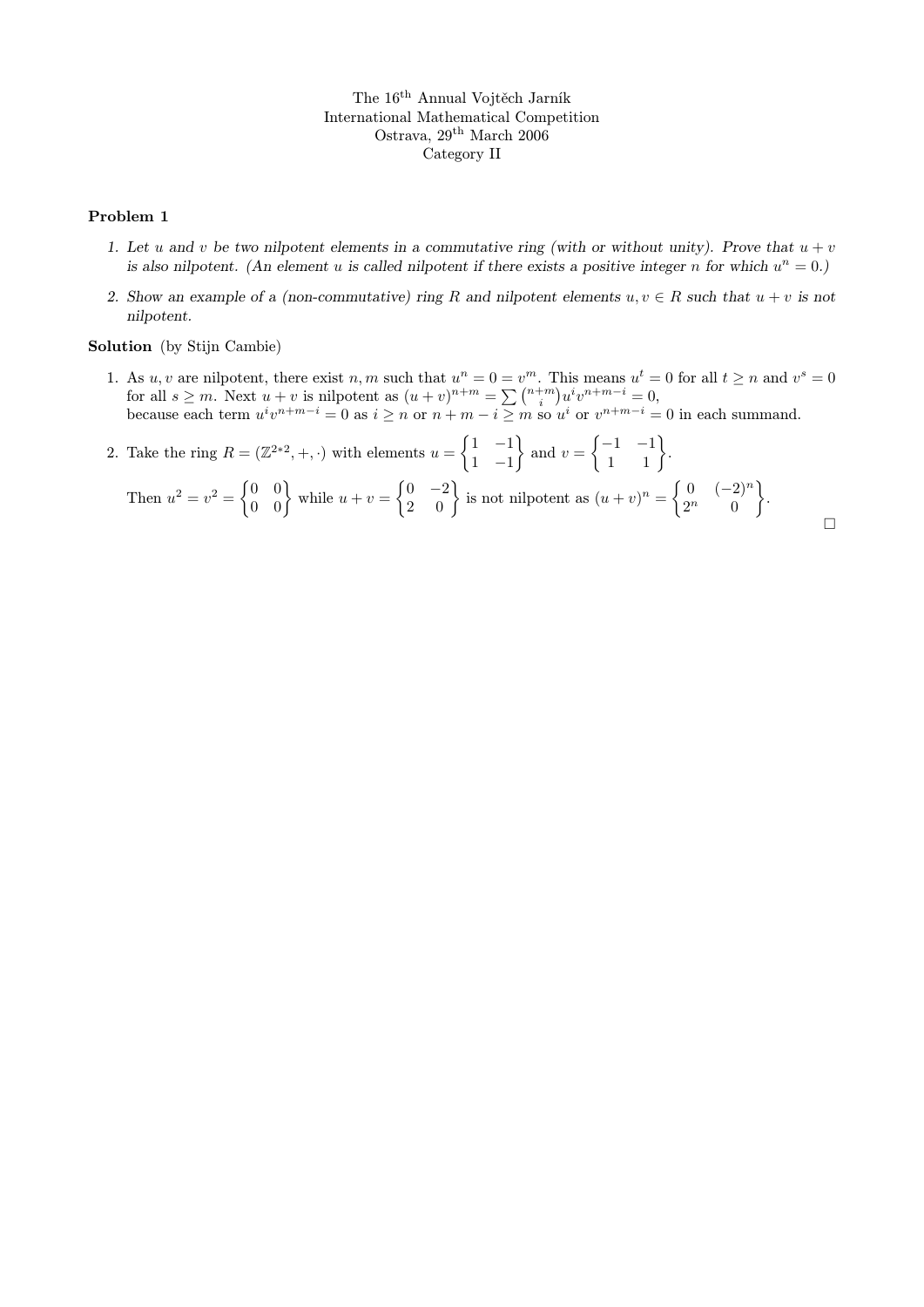**Problem 2** Let  $(G, \cdot)$  be a finite group of order n. Show that each element of G is a square if and only if n is odd.

### Solution (by Stijn Cambie)

- 1. If n is odd, we know by Lagrange's theorem that for every element  $g \in G : |g| = \text{ord}(g)$  divides  $|G| = n$ and hence |g| is also odd. Write  $t = \frac{|g|+1}{2}$  $\frac{1}{2}$ , then g is the square of g<sup>t</sup>. As g was taken arbitrary, it holds for every element of G.
- 2. If  $n$  is even, we have to find at least one element which isn't a square. Claim There exist some element with order 2.

**Proof** Suppose the contrary. We know that the inverse in a group is unique and 1 is its own inverse. For every other element g, we would have  $g \neq g^{-1}$  as  $g^2 = 1$  means  $|g| = 1, 2$  and  $|g| = 1$  is only possible for 1. Now look at the sets  $\{g, g^{-1}\}\$ . A  $\{1, 1\}$  contains only one element and every other set contains 2 elements, we would have split up G in one one-element-set and two-element-sets, which is impossible as  $2 | ord(G)$ .

Hence there is at least yet one element g such that  $g = g^{-1}$  and hence  $g^2 = 1$ .

Because G is finite, we can write all orders of the different elements. Take the maximum  $m > 0$  of  ${v_2(|g|) | g \in G}$ . Next, choose an element  $h \in S$  such that  $2^m | \text{ord}(h) = 2t$ . Suppose h is a square, we have  $h = k^2$  for some  $k \in G$ . Then we have  $h^{2t} = k^{4t} = 1$ , so  $\text{ord}(k) | 4t$ . Next  $k^{2t} = h^t \neq 1$  as the order of h is 2t. This means ord(k) | 4t and ord(k) | 2t hence  $v_2(k) = v_2(4t) = m + 1$ . This is in contradiction with the way we have chosen m. Hence h is an element of G which is not a square. So if n is even, not all elements are squares.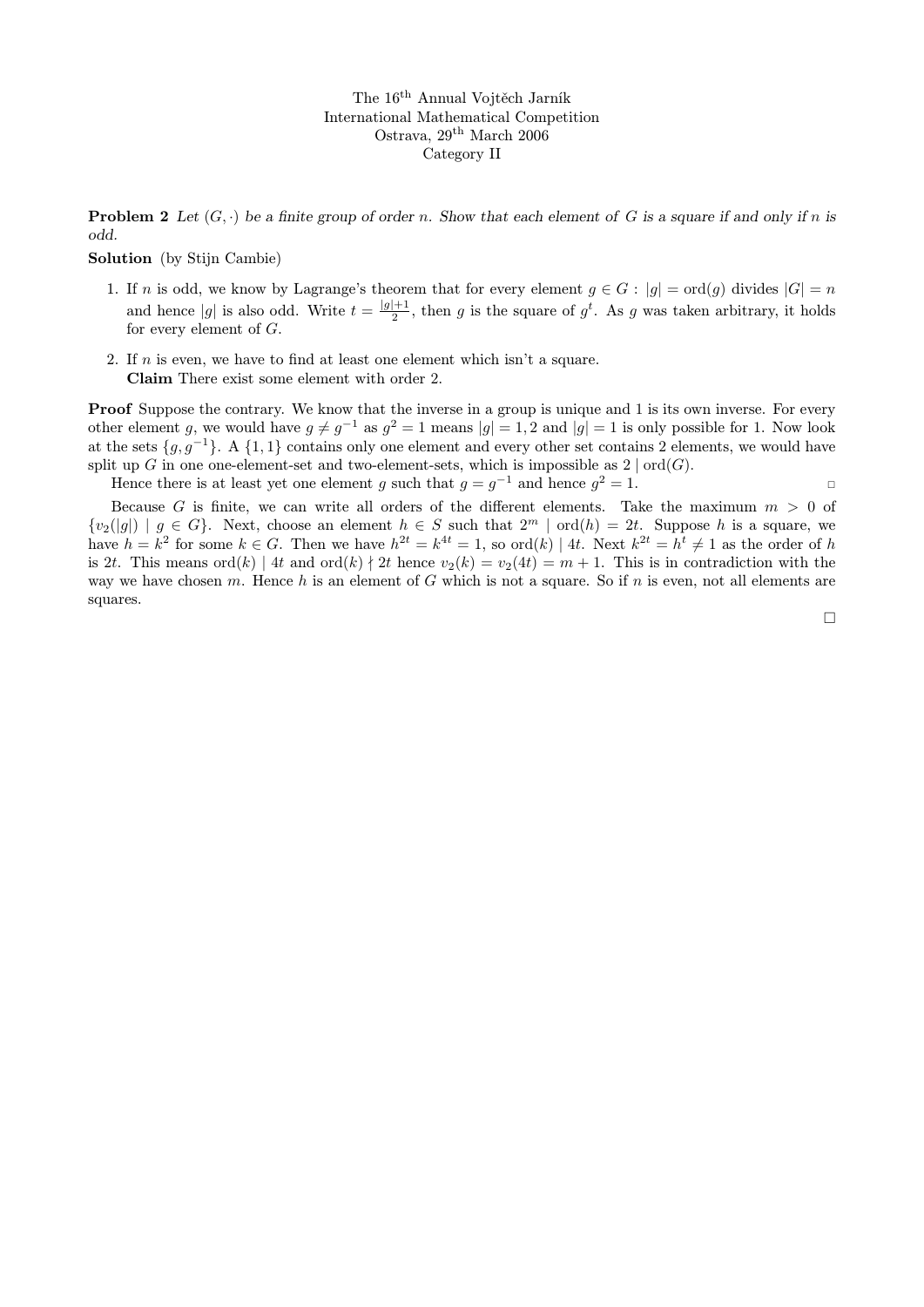**Problem 3** For a function  $f: [0,1] \to \mathbb{R}$  the secant of f at points  $a, b \in [0,1]$ ,  $a < b$ , is the line in  $\mathbb{R}^2$  passing through  $(a, f(a))$  and  $(b, f(b))$ . A function is said to intersect its secant at a, b if there exists a point  $c \in (a, b)$ such that  $(c, f(c))$  lies on the secant of f at a, b.

- 1. Find the set F of all continuous functions f such that for any  $a, b \in [0, 1], a < b$ , the function f intersects its secant at a, b.
- 2. Does there exist a continuous function  $f \notin \mathcal{F}$  such that for any rational  $a, b \in [0, 1], a < b$ , the function f intersects its secant at a, b?

Solution